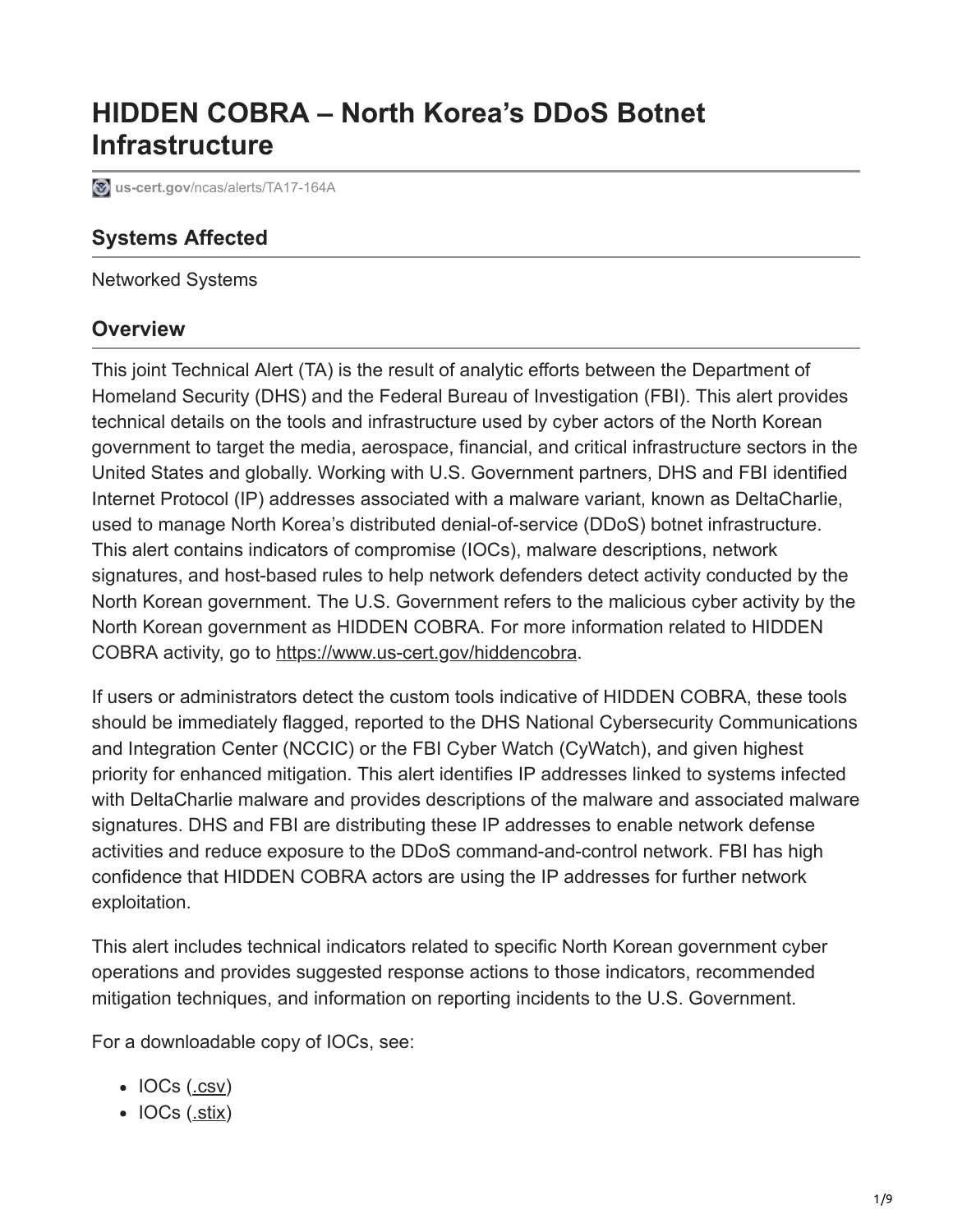On August 23, 2017, DHS published a Malware Analysis Report (MAR-10132963) that examines malware functionality to provide detailed code analysis and insight into specific tactics, techniques, and procedures (TTPs) observed in the malware.

For a downloadable copy of the MAR, see:

- MAR ([.pdf](https://www.us-cert.gov/sites/default/files/publications/MAR-10132963.pdf))
- MAR IOCs ([.stix\)](https://www.us-cert.gov/sites/default/files/publications/MAR-10132963_stix.xml)

# **Description**

Since 2009, HIDDEN COBRA actors have leveraged their capabilities to target and compromise a range of victims; some intrusions have resulted in the exfiltration of data while others have been disruptive in nature. Commercial reporting has referred to this activity as Lazarus Grou[p\[1\]](https://exchange.xforce.ibmcloud.com/collection/Actor-Lazarus-Group-0bf5e50d24445f94d6b2d744dc6c63a2) and Guardians of Peace.[\[2\]](https://www.alienvault.com/blogs/labs-research/operation-blockbuster-unveils-the-actors-behind-the-sony-attacks) DHS and FBI assess that HIDDEN COBRA actors will continue to use cyber operations to advance their government's military and strategic objectives. Cyber analysts are encouraged to review the information provided in this alert to detect signs of malicious network activity.

Tools and capabilities used by HIDDEN COBRA actors include DDoS botnets, keyloggers, remote access tools (RATs), and wiper malware. Variants of malware and tools used by HIDDEN COBRA actors include Destover,[\[3\]](https://www.symantec.com/connect/blogs/destover-destructive-malware-has-links-attacks-south-korea) Wild Positron/Duuzer,[\[4\]](https://www.symantec.com/connect/blogs/duuzer-back-door-trojan-targets-south-korea-take-over-computers) and Hangman.[\[5\]](https://www.fireeye.com/blog/threat-research/2015/09/zero-day_hwp_exploit.html) DHS has previously released Alert TA14-353A,[\[6\]](https://www.us-cert.gov/ncas/alerts/TA14-353A) which contains additional details on the use of a server message block (SMB) worm tool employed by these actors. Further research is needed to understand the full breadth of this group's cyber capabilities. In particular, DHS recommends that more research should be conducted on the North Korean cyber activity that has been reported by cybersecurity and threat research firms.

HIDDEN COBRA actors commonly target systems running older, unsupported versions of Microsoft operating systems. The multiple vulnerabilities in these older systems provide cyber actors many targets for exploitation. These actors have also used Adobe Flash player vulnerabilities to gain initial entry into users' environments.

HIDDEN COBRA is known to use vulnerabilities affecting various applications. These vulnerabilities include:

- CVE-2015-6585: Hangul Word Processor Vulnerability
- CVE-2015-8651: Adobe Flash Player 18.0.0.324 and 19.x Vulnerability
- CVE-2016-0034: Microsoft Silverlight 5.1.41212.0 Vulnerability
- CVE-2016-1019: Adobe Flash Player 21.0.0.197 Vulnerability
- CVE-2016-4117: Adobe Flash Player 21.0.0.226 Vulnerability

DHS recommends that organizations upgrade these applications to the latest version and patch level. If Adobe Flash or Microsoft Silverlight is no longer required, DHS recommends that those applications be removed from systems.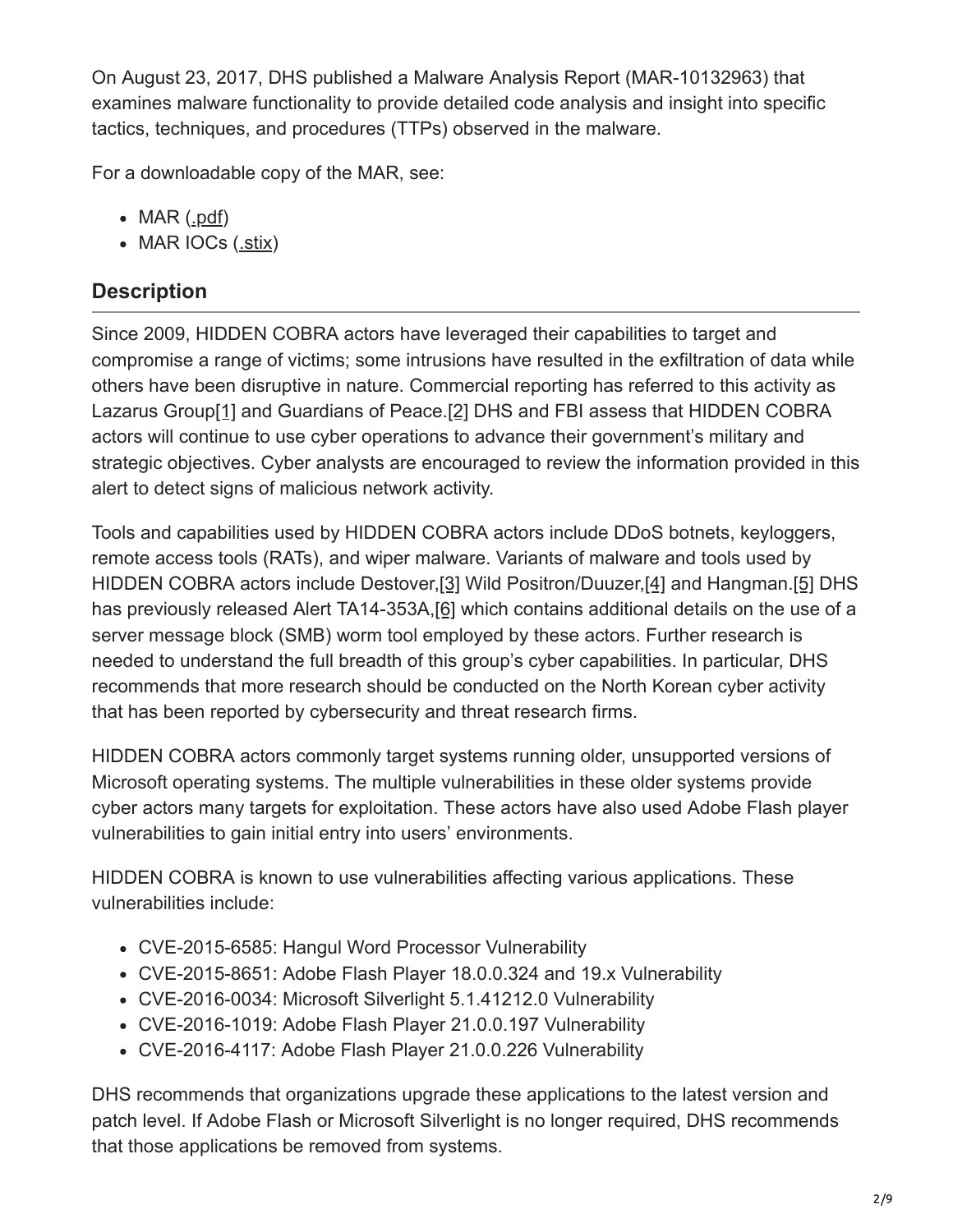The IOCs provided with this alert include IP addresses determined to be part of the HIDDEN COBRA botnet infrastructure, identified as DeltaCharlie. The DeltaCharlie DDoS bot was originally reported by Novetta in their 2016 Operation Blockbuster Malware Report.[\[7\]](https://www.operationblockbuster.com/wp-content/uploads/2016/02/Operation-Blockbuster-Destructive-Malware-Report.pdf) This malware has used the IP addresses identified in the accompanying .csv and .stix files as both source and destination IPs. In some instances, the malware may have been present on victims' networks for a significant period.

# *Technical Details*

DeltaCharlie is a DDoS tool used by HIDDEN COBRA actors, and is referenced and detailed in Novetta's Operation Blockbuster Destructive Malware report. The information related to DeltaCharlie from the Operation Blockbuster Destructive Malware report should be viewed in conjunction with the IP addresses listed in the .csv and .stix files provided within this alert. DeltaCharlie is a DDoS tool capable of launching Domain Name System (DNS) attacks, Network Time Protocol (NTP) attacks, and Carrier Grade NAT (CGN) attacks. The malware operates on victims' systems as a svchost-based service and is capable of downloading executables, changing its own configuration, updating its own binaries, terminating its own processes, and activating and terminating denial-of-service attacks. Further details on the malware can be found in Novetta's report available at the following URL:

### [https://www.operationblockbuster.com/wp-content/uploads/2016/02/Operation-Blockbuster-](https://www.operationblockbuster.com/wp-content/uploads/2016/02/Operation-Blockbuster-Destructive-Malware-Report.pdf)Destructive-Malware-Report.pdf

# *Detection and Response*

HIDDEN COBRA IOCs related to DeltaCharlie are provided within the accompanying .csv and .stix files of this alert. DHS and FBI recommend that network administrators review the IP addresses, file hashes, network signatures, and YARA rules provided, and add the IPs to their watchlist to determine whether malicious activity has been observed within their organization.

When reviewing network perimeter logs for the IP addresses, organizations may find numerous instances of these IP addresses attempting to connect to their systems. Upon reviewing the traffic from these IP addresses, system owners may find that some traffic corresponds to malicious activity and some to legitimate activity. System owners are also advised to run the YARA tool on any system they suspect to have been targeted by HIDDEN COBRA actors. Additionally, the appendices of this report provide network signatures to aid in the detection and mitigation of HIDDEN COBRA activity.

# *Network Signatures and Host-Based Rules*

This section contains network signatures and host-based rules that can be used to detect malicious activity associated with HIDDEN COBRA actors. Although created using a comprehensive vetting process, the possibility of false positives always remains. These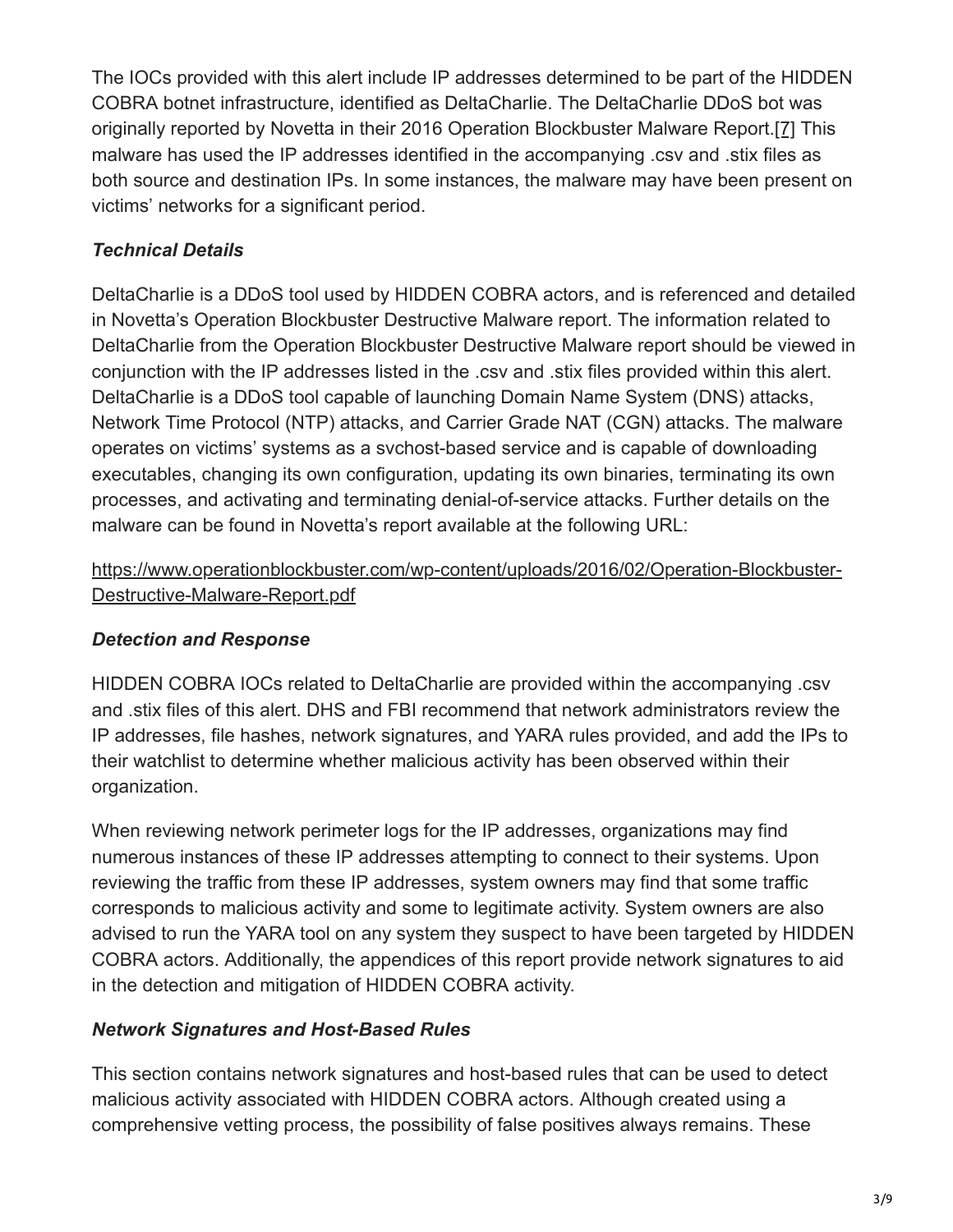signatures and rules should be used to supplement analysis and should not be used as a sole source of attributing this activity to HIDDEN COBRA actors.

#### *Network Signatures*

alert tcp any any -> any any (msg:"DPRK\_HIDDEN\_COBRA\_DDoS\_HANDSHAKE\_SUCCESS"; dsize:6; flow:established,to\_server; content:"|18 17 e9 e9 e9 e9|"; fast\_pattern:only; sid:1; rev:1;)

\_\_\_\_\_\_\_\_\_\_\_\_\_\_\_\_\_\_\_\_\_\_\_\_\_\_\_\_\_\_\_\_\_\_\_\_\_\_\_\_\_\_\_\_\_\_\_\_\_\_\_\_\_\_\_\_\_\_\_\_\_\_\_\_

\_\_\_\_\_\_\_\_\_\_\_\_\_\_\_\_\_\_\_\_\_\_\_\_\_\_\_\_\_\_\_\_\_\_\_\_\_\_\_\_\_\_\_\_\_\_\_\_\_\_\_\_\_\_\_\_\_\_\_\_\_\_\_\_

alert tcp any any -> any any (msg:"DPRK\_HIDDEN\_COBRA\_Botnet\_C2\_Host\_Beacon"; flow: established, to server; content:"|1b 17 e9 e9 e9 e9|"; depth:6; fast pattern; sid:1; rev:1;)

#### *YARA Rules*

{

meta:

```
description = "RSA Key"
```
strings:

\$rsaKey = {7B 4E 1E A7 E9 3F 36 4C DE F4 F0 99 C4 D9 B7 94

A1 FF F2 97 D3 91 13 9D C0 12 02 E4 4C BB 6C 77

48 EE 6F 4B 9B 53 60 98 45 A5 28 65 8A 0B F8 39

73 D7 1A 44 13 B3 6A BB 61 44 AF 31 47 E7 87 C2

AE 7A A7 2C 3A D9 5C 2E 42 1A A6 78 FE 2C AD ED

39 3F FA D0 AD 3D D9 C5 3D 28 EF 3D 67 B1 E0 68

3F 58 A0 19 27 CC 27 C9 E8 D8 1E 7E EE 91 DD 13

B3 47 EF 57 1A CA FF 9A 60 E0 64 08 AA E2 92 D0}

condition:

any of them

}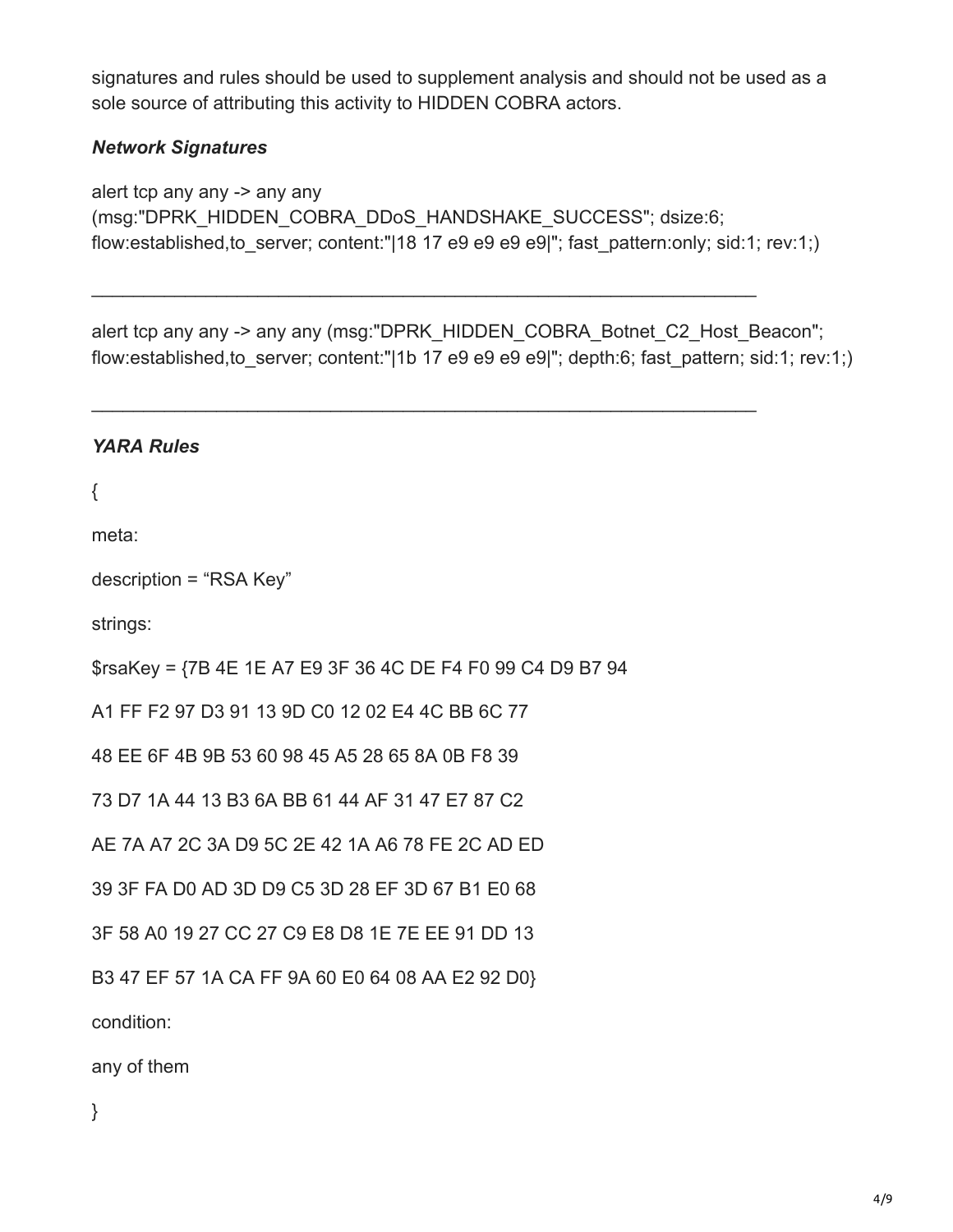{

meta:

description = "DDoS Misspelled Strings"

strings:

\$STR1 = "Wating" wide ascii

\$STR2 = "Reamin" wide ascii

```
$STR3 = "laptos" wide ascii
```
condition:

```
(uint16(0) == 0x5A4D or uint16(0) == 0xCFD0 or uint16(0) == 0xC3D4 or uint32(0) ==0x46445025 or uint32(1) = 0x6674725C and 2 of them
```
\_\_\_\_\_\_\_\_\_\_\_\_\_\_\_\_\_\_\_\_\_\_\_\_\_\_\_\_\_\_\_\_\_\_\_\_\_\_\_\_\_\_\_\_\_\_\_\_\_\_\_\_\_\_\_\_\_\_\_\_\_\_\_\_

\_\_\_\_\_\_\_\_\_\_\_\_\_\_\_\_\_\_\_\_\_\_\_\_\_\_\_\_\_\_\_\_\_\_\_\_\_\_\_\_\_\_\_\_\_\_\_\_\_\_\_\_\_\_\_\_\_\_\_\_\_\_\_\_

}

{

meta:

```
description = "DDoS Random URL Builder"
```
strings:

\$randomUrlBuilder = { 83 EC 48 53 55 56 57 8B 3D ?? ?? ?? ?? 33 C0 C7 44 24 28 B4 6F 41 00 C7 44 24 2C B0 6F 41 00 C7 44 24 30 AC 6F 41 00 C7 44 24 34 A8 6F 41 00 C7 44 24 38 A4 6F 41 00 C7 44 24 3C A0 6F 41 00 C7 44 24 40 9C 6F 41 00 C7 44 24 44 94 6F 41 00 C7 44 24 48 8C 6F 41 00 C7 44 24 4C 88 6F 41 00 C7 44 24 50 80 6F 41 00 89 44 24 54 C7 44 24 10 7C 6F 41 00 C7 44 24 14 78 6F 41 00 C7 44 24 18 74 6F 41 00 C7 44 24 1C 70 6F 41 00 C7 44 24 20 6C 6F 41 00 89 44 24 24 FF D7 99 B9 0B 00 00 00 F7 F9 8B 74 94 28 BA 9C 6F 41 00 66 8B 06 66 3B 02 74 34 8B FE 83 C9 FF 33 C0 8B 54 24 60 F2 AE 8B 6C 24 5C A1 ?? ?? ?? ?? F7 D1 49 89 45 00 8B FE 33 C0 8D 5C 11 05 83 C9 FF 03 DD F2 AE F7 D1 49 8B FE 8B D1 EB 78 FF D7 99 B9 05 00 00 00 8B 6C 24 5C F7 F9 83 C9 FF 33 C0 8B 74 94 10 8B 54 24 60 8B FE F2 AE F7 D1 49 BF 60 6F 41 00 8B D9 83 C9 FF F2 AE F7 D1 8B C2 49 03 C3 8B FE 8D 5C 01 05 8B 0D ?? ?? ?? ?? 89 4D 00 83 C9 FF 33 C0 03 DD F2 AE F7 D1 49 8D 7C 2A 05 8B D1 C1 E9 02 F3 A5 8B CA 83 E1 03 F3 A4 BF 60 6F 41 00 83 C9 FF F2 AE F7 D1 49 BE 60 6F 41 00 8B D1 8B FE 83 C9 FF 33 C0 F2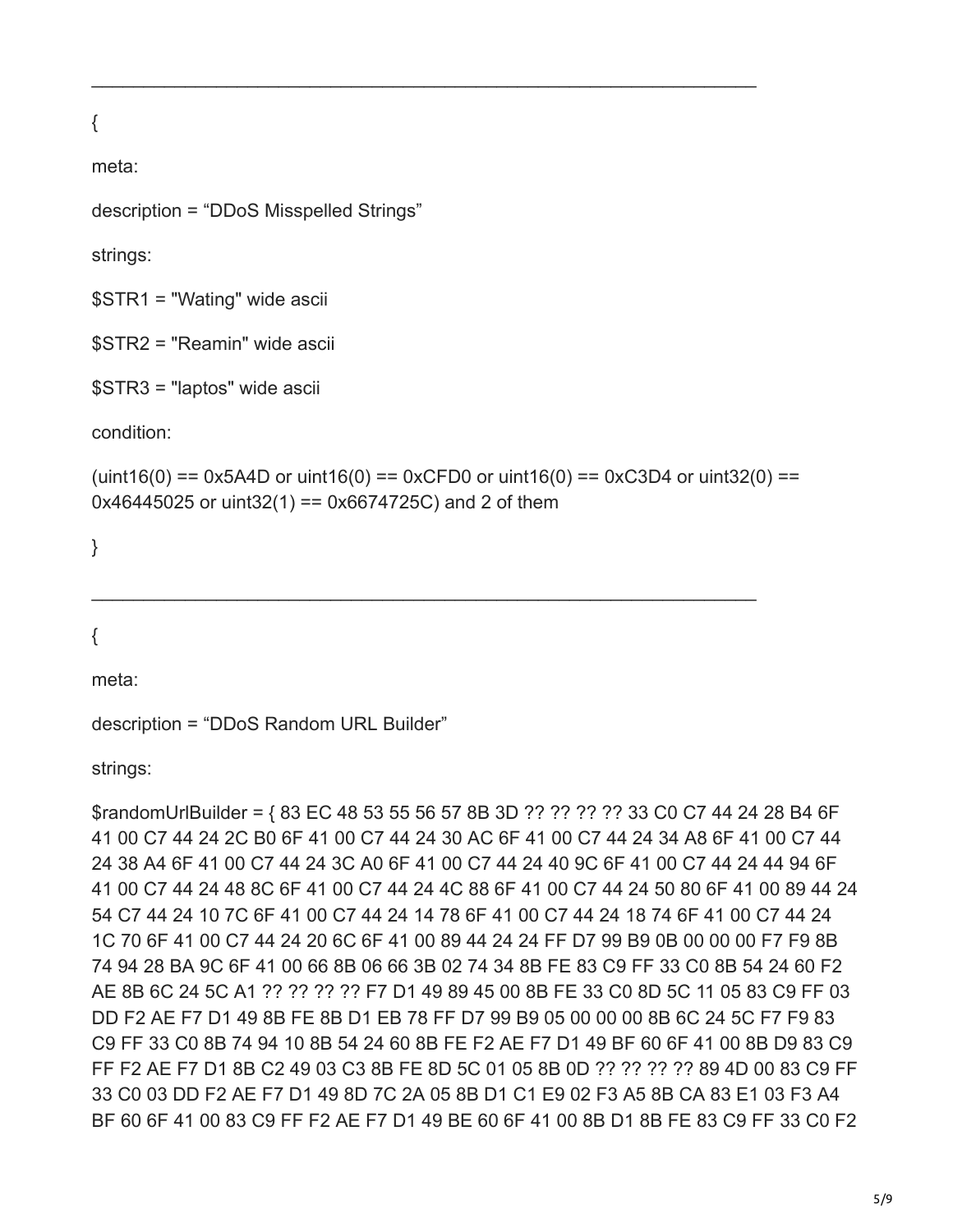AE F7 D1 49 8B FB 2B F9 8B CA 8B C1 C1 E9 02 F3 A5 8B C8 83 E1 03 F3 A4 8B 7C 24 60 8D 75 04 57 56 E8 ?? ?? ?? ?? 83 C4 08 C6 04 3E 2E 8B C5 C6 03 00 5F 5E 5D 5B 83 C4 48 C3 }

condition:

\$randomUrlBuilder

}

# **Impact**

A successful network intrusion can have severe impacts, particularly if the compromise becomes public and sensitive information is exposed. Possible impacts include:

\_\_\_\_\_\_\_\_\_\_\_\_\_\_\_\_\_\_\_\_\_\_\_\_\_\_\_\_\_\_\_\_\_\_\_\_\_\_\_\_\_\_\_\_\_\_\_\_\_\_\_\_\_\_\_\_\_\_\_\_\_\_\_\_

- temporary or permanent loss of sensitive or proprietary information,
- disruption to regular operations,
- financial losses incurred to restore systems and files, and
- potential harm to an organization's reputation.

# **Solution**

#### *Mitigation Strategies*

Network administrators are encouraged to apply the following recommendations, which can prevent as many as 85 percent of targeted cyber intrusions. The mitigation strategies provided may seem like common sense. However, many organizations fail to use these basic security measures, leaving their systems open to compromise:

- 1. **Patch applications and operating systems** Most attackers target vulnerable applications and operating systems. Ensuring that applications and operating systems are patched with the latest updates greatly reduces the number of exploitable entry points available to an attacker. Use best practices when updating software and patches by only downloading updates from authenticated vendor sites.
- 2. **Use application whitelisting** Whitelisting is one of the best security strategies because it allows only specified programs to run while blocking all others, including malicious software.
- 3. **Restrict administrative privileges** Threat actors are increasingly focused on gaining control of legitimate credentials, especially credentials associated with highly privileged accounts. Reduce privileges to only those needed for a user's duties. Separate administrators into privilege tiers with limited access to other tiers.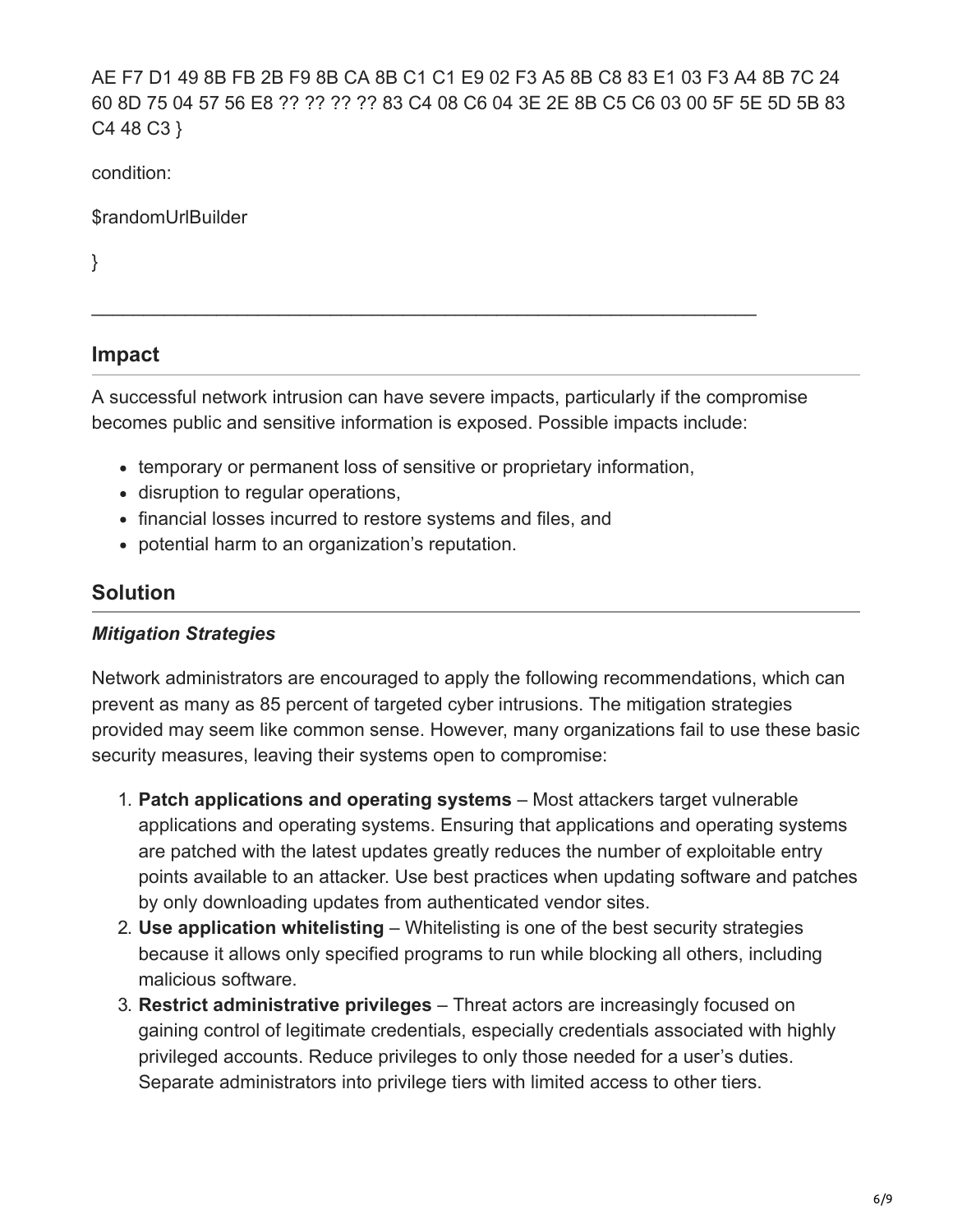- 4. **Segment networks and segregate them into security zones** Segment networks into logical enclaves and restrict host-to-host communications paths. This helps protect sensitive information and critical services, and limits damage from network perimeter breaches.
- 5. **Validate input** Input validation is a method of sanitizing untrusted input provided by users of a web application. Implementing input validation can protect against the security flaws of web applications by significantly reducing the probability of successful exploitation. Types of attacks possibly averted include Structured Query Language (SQL) injection, cross-site scripting, and command injection.
- 6. **Use stringent file reputation settings** Tune the file reputation systems of your antivirus software to the most aggressive setting possible. Some anti-virus products can limit execution to only the highest reputation files, stopping a wide range of untrustworthy code from gaining control.
- 7. **Understand firewalls** Firewalls provide security to make your network less susceptible to attack. They can be configured to block data and applications from certain locations (IP whitelisting), while allowing relevant and necessary data through.

### *Response to Unauthorized Network Access*

**Enforce your security incident response and business continuity plan.** It may take time for your organization's IT professionals to isolate and remove threats to your systems and restore normal operations. Meanwhile, you should take steps to maintain your organization's essential functions according to your business continuity plan. Organizations should maintain and regularly test backup plans, disaster recovery plans, and business continuity procedures.

**Contact DHS or your local FBI office immediately.** To report an intrusion and request resources for incident response or technical assistance, you are encouraged to contact DHS NCCIC (NCCICCustomerService@hq.dhs.gov or 888-282-0870), the FBI through a local field office, or the FBI's Cyber Division (CyWatch@fbi.gov or 855-292-3937).

### *Protect Against SQL Injection and Other Attacks on Web Services*

To protect against code injections and other attacks, system operators should routinely evaluate known and published vulnerabilities, periodically perform software updates and technology refreshes, and audit external-facing systems for known web application vulnerabilities. They should also take the following steps to harden both web applications and the servers hosting them to reduce the risk of network intrusion via this vector.

- Use and configure available firewalls to block attacks.
- Take steps to secure Windows systems, such as installing and configuring Microsoft's Enhanced Mitigation Experience Toolkit (EMET) and Microsoft AppLocker.
- Monitor and remove any unauthorized code present in any www directories.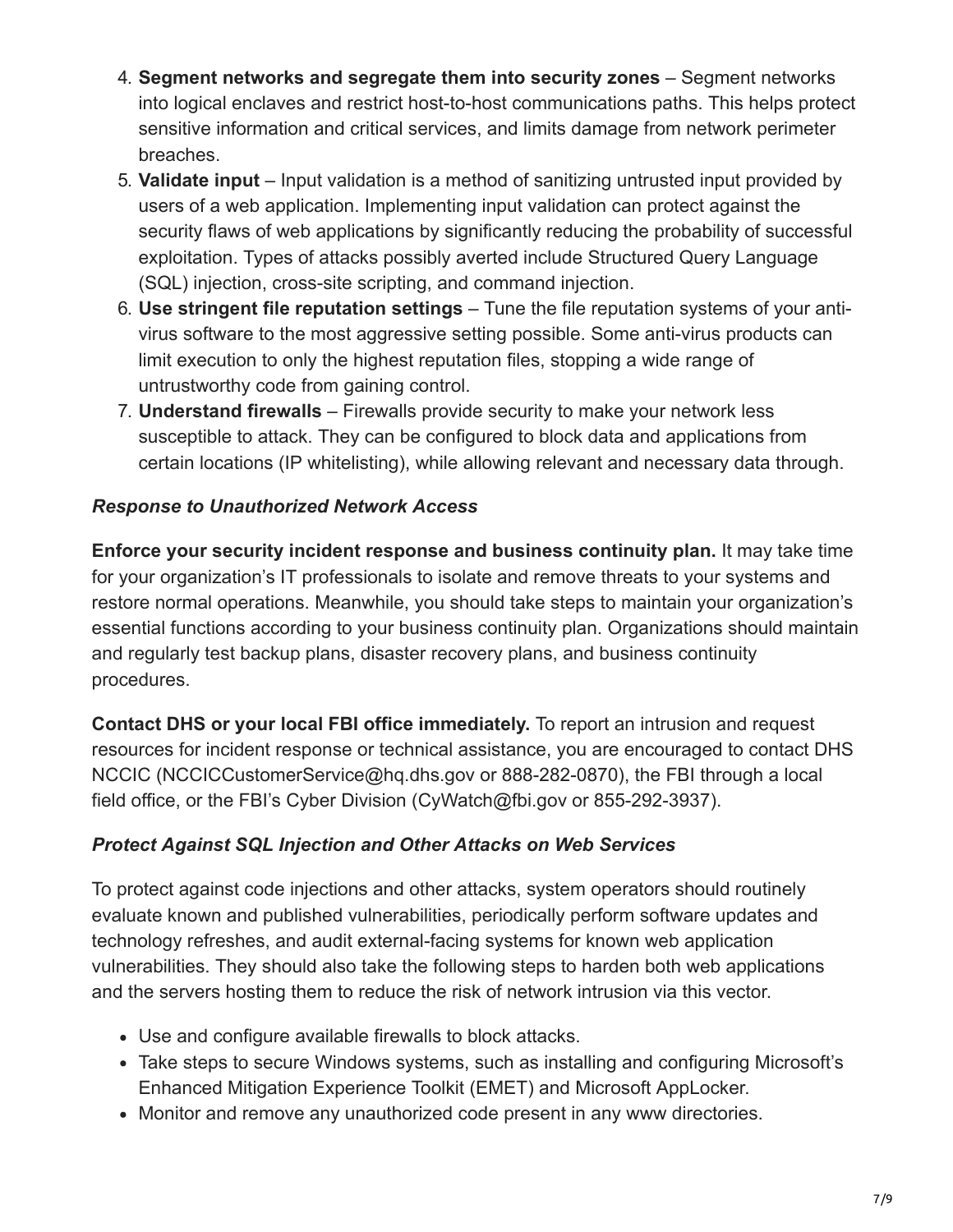- Disable, discontinue, or disallow the use of Internet Control Message Protocol (ICMP) and Simple Network Management Protocol (SNMP) as much as possible.
- Remove unnecessary HTTP verbs from web servers. Typical web servers and applications only require GET, POST, and HEAD.
- Where possible, minimize server fingerprinting by configuring web servers to avoid responding with banners identifying the server software and version number.
- Secure both the operating system and the application.
- Update and patch production servers regularly.
- Disable potentially harmful SQL-stored procedure calls.
- Sanitize and validate input to ensure that it is properly typed and does not contain escaped code.
- Consider using type-safe stored procedures and prepared statements.
- Audit transaction logs regularly for suspicious activity.
- Perform penetration testing on web services.
- Ensure error messages are generic and do not expose too much information.

### *Permissions, Privileges, and Access Controls*

System operators should take the following steps to limit permissions, privileges, and access controls.

- Reduce privileges to only those needed for a user's duties.
- Restrict users' ability (permissions) to install and run unwanted software applications, and apply the principle of "Least Privilege" to all systems and services. Restricting these privileges may prevent malware from running or limit its capability to spread through the network.
- Carefully consider the risks before granting administrative rights to users on their own machines.
- Scrub and verify all administrator accounts regularly.
- Configure Group Policy to restrict all users to only one login session, where possible.
- Enforce secure network authentication, where possible.
- Instruct administrators to use non-privileged accounts for standard functions such as web browsing or checking webmail.
- Segment networks into logical enclaves and restrict host-to-host communication paths. Containment provided by enclaving also makes incident cleanup significantly less costly.
- Configure firewalls to disallow Remote Desktop Protocol (RDP) traffic coming from outside of the network boundary, except for in specific configurations such as when tunneled through a secondary virtual private network (VPN) with lower privileges.
- Audit existing firewall rules and close all ports that are not explicitly needed for business. Specifically, carefully consider which ports should be connecting outbound versus inbound.